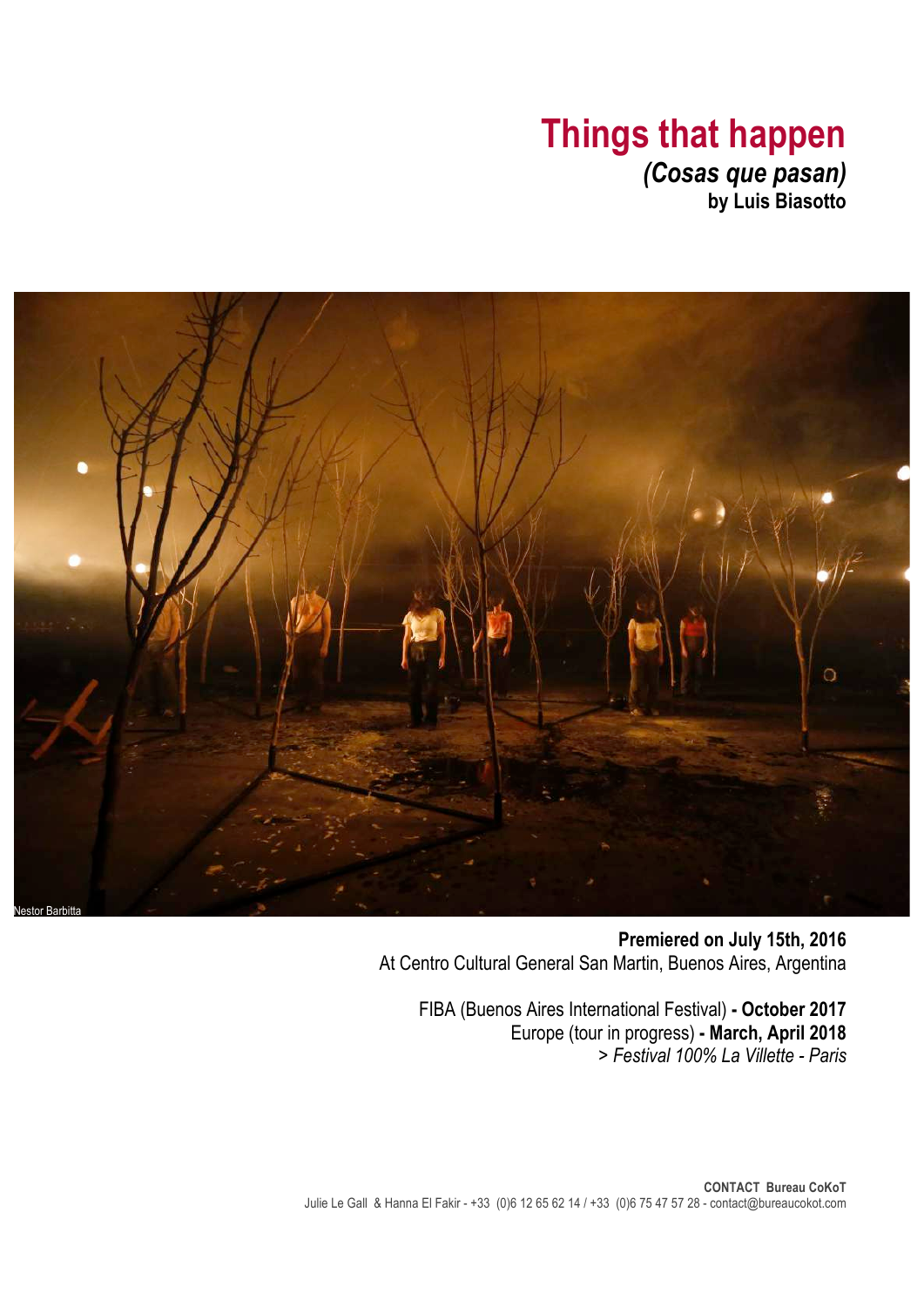## **STATEMENTS OF INTENT**

What makes these artists get together to create this piece? What joy can it give them to be actors, stagehands, prop masters, extras, quick-change artists or bad opera singers? Why do they do it? Just for fun? Do they really have fun?

"Things that happen" is a dislocated, irreverent, impolite, criminal, broken, iconographic, hand made, implosive, resenting, misleading piece.

This experiment starts from the deepest thoughts of the brains. It talks with an irrational but understandable language. There is and idea of a toxic cloud in scene, where the characters instead of dying poisoned, they are transformed under the effects of the scenic machine.

### **Luís Biasotto (director)**

The sound confuses us and tries to replace reality; music is a mockery of itself, a caramel seductive lie. An explosion that destroys nothing, just an illusion.

### **Gabriel Chwojnik (musical conception)**

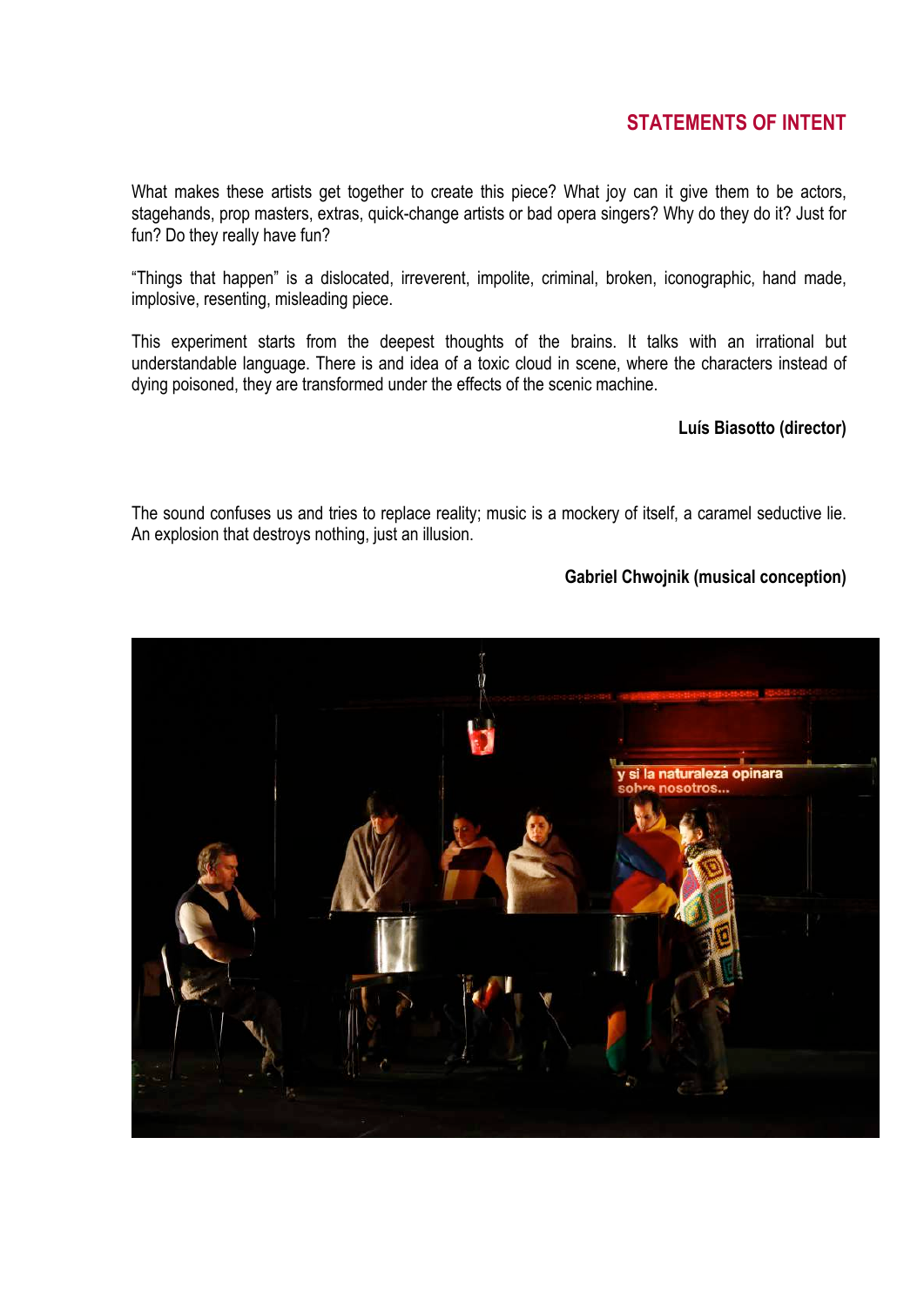### **NOTES ABOUT THE CREATIVE PROCESS BY SUSANA TAMBUTTI \***

For the immersion in the imperfection, the audience is invited to transit a fortunately chaotic landscape and, because of that, vital and complex. The journey is not pacific, demands participation in a way that it communicates from the sensorial impact and from the self-estrangement of a random, destabilizing poetic and even from a dispersed and handmade creativity.

"Things that happen" could be thought as a journey through the World of everyday objects and its changing frames; its movements and mutations; or maybe as the transgression of limits imposed by references and stage conventions; or possibly as an invitation to follow the traces of an idea that vanishes at the same moment; or just as spectators of sliding bodies passing in a faint movement towards loss and disappearance leaving behind them a deliberately baffling empty landscape.



**\*** Dancer, choreographer, and professor at Buenos Aires University in Argentina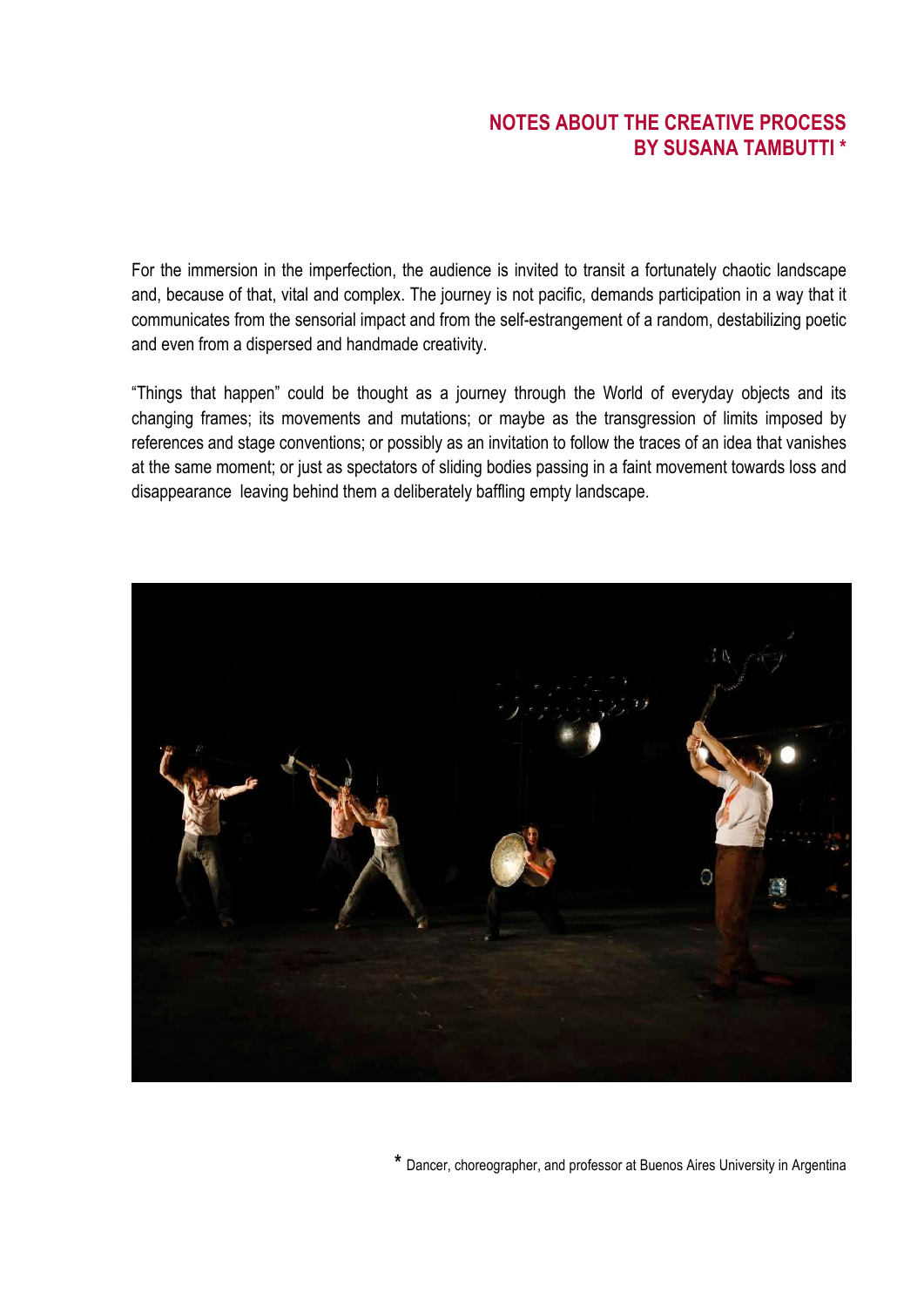### **CREDITS**

**Performers and creation:** Luciana Acuña, Luis Biasotto, Gabriel Chwojnik, Gabriela Gobbi, Agustina Sario, Matthieu Perpoint. **Musical conception:** Gabriel Chwojnik **Concept, design and scenographic realization:** Ariel Vaccaro **Lighting design:** Matías Sendón **Lighting support:** Sebastián Francia **Costume design:** Gabriela A. Fernández **Text review and advice:** Mariano Pensotti **Trailer:** Alejo Moguillansky **General assistance:** Paula Russ **General production:** Gabriela Gobbi **Photography:** Néstor Barbitta **Associate production in France:** Bureau CoKot / Julie Le Gall & Hanna El Fakir **Coproduction:** El Cultural San Martín, "La Villette-Paris -Residences d'artiste 2015". Instituto Prodanza, MCCBA and the support of Centro de música y danza, Ministerio de Cultura de la Nación. **Concept and direction:** Luis Biasotto





### **TEAM ON TOUR - 9 people**

- 5 performers (including choreographer)
- 1 musician
- 1 stage manager et 1 light technician
- 1 general assistant
- 1 tourmanager

**Running time is about 1h15**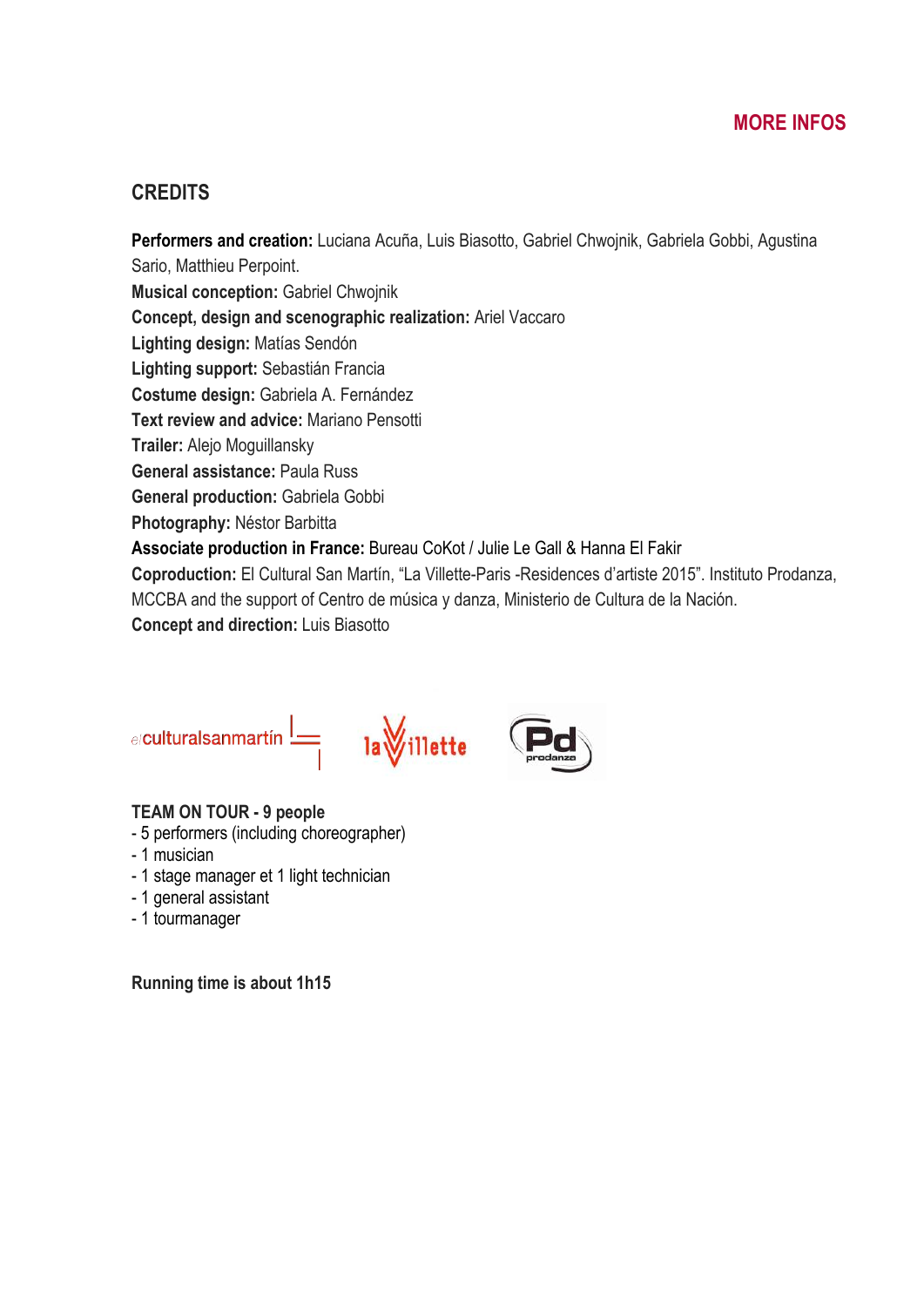## **ABOUT THE DIRECTOR**

**Luis Biasotto** is a Argentinian dancer, choreographer and director.

In 1998 Biasotto co-founded Grupo Krapp with Luciana Acuña. They created together: *Rio Seco*, *Mendiolaza*, *Olympica* and the diptych *Adonde van los muertos (lado A & B)*. Grupo Krapp's work has toured internationally at festivals in Argentina, Brazil, Uruguay, Venezuela, Colombia, Spain, Germany, The Netherlands, Belgium, Mexico, Portugal, and the United States of America.

Other personal works directed by Biasotto include: *Africa*, *Buenas Intenciones en 1:19"*, *YO antes es ahora*, *Octubre*, *(un blanco en escena)*, *Bajo feo y de Madera* (*Una pieza olvidada), Nocau Técnico, 36 reconstrucciones*, *Mr. Bunque*, *Demasiado filoso para el amor*, *Cuando se machuca el cerdo,* and *Muñequitos.* This works have been shown in Argentina, Chili, Mexico, Panama, The Netherlands, Switzerland, Spain and France.

Luis Biasotto has also collaborated with other Argentinian artists like Mariano Pensotti, Carmen Baliero, Lola Arias, Alejo Moguillansky, Mauricio Kartun, Luis Cano, among others.



Biasotto's awards, honors and grants include the following: Zürcher Kantonalbank Förderpreis and Anerkennungspreis for *Africa (2013),* Trinidad Guevara prize for choreography for Luis Cano's *Coquetos Carnavales* (2010), Grupo Krapp was awarded the Konex prize (2009), *Olympic*a won first prize for the region of CABA at the Fiesta Nacional del Teatro in (2008), The best Show at Feria Internacional de Teatro y Danza Huesca for Mendiolaza (2005).

In addition, Biasotto has received the support of institution include: Fundación Antorchas, Instituto Prodanza, Fondo Nacional de las Artes, Fondo Metropolitano, Instituto Nacional del Teatro, Fondo Iberescena, among others.

Since 2010, Mr. Biasotto has been on faculty at University of arts in Buenos Aires where he teaches choreographic composition.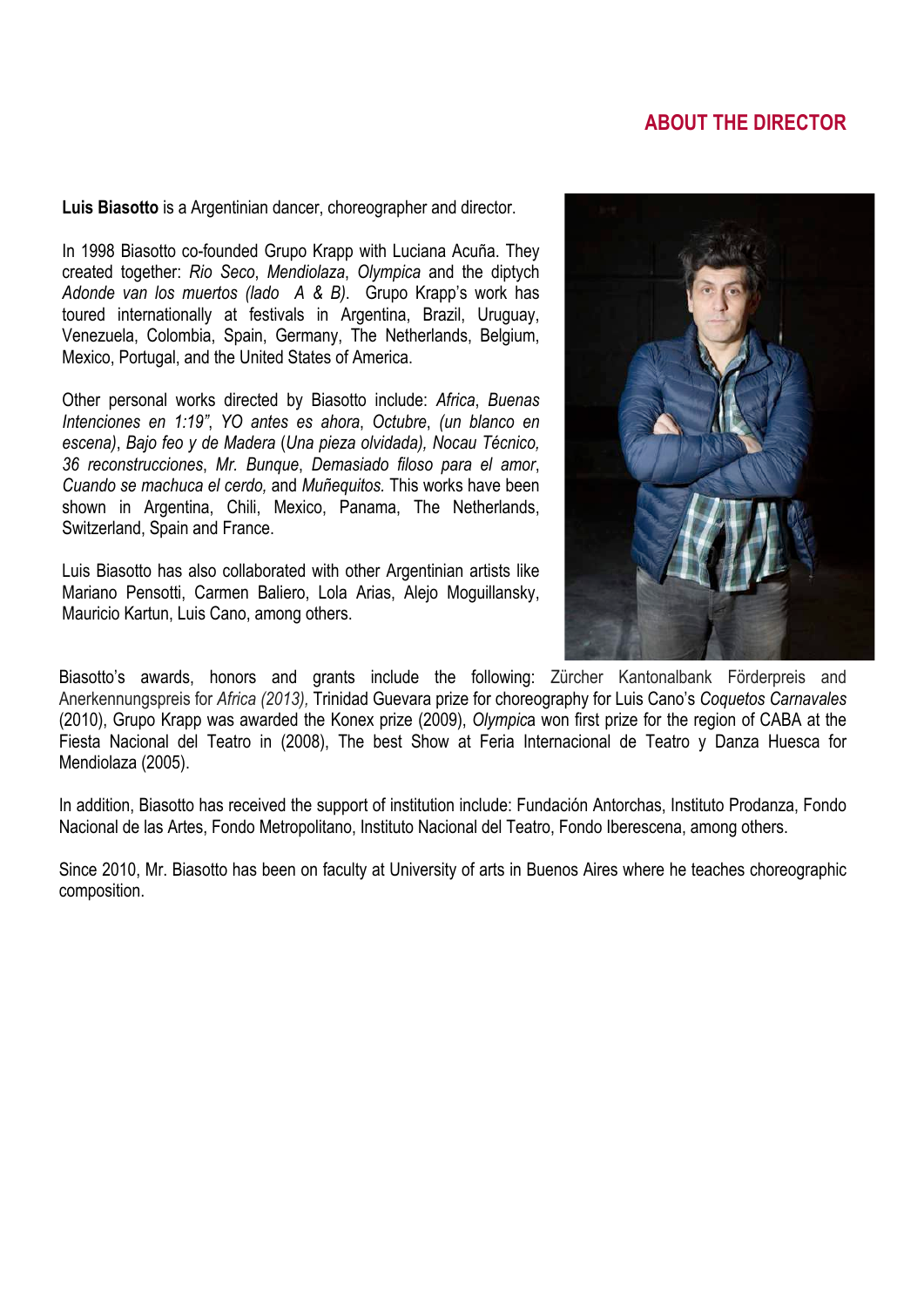### **TOURS OF PREVIOUS SHOWS**

### *Africa* **(2013)\***

El Cultural San Martin, Buenos Aires, Argentine, Noorderzon Festival, Groningen, Pays-Bas, Zürcher Theatre Spektakel, Zürich, Suisse\*, TACEC, La Plata, Argentine, Fira Tarrega (Espagne), Festival de Keuze, Rotterdam, Pays-Bas, Festival de danse contemporaine de Buenos Aires, NAVE, Santiago de Chile, Chile. \* *Africa* won the Zürcher Kantonalbank Patronage Award in 2013

*Buenas Intenciones 01 :19 :00 (2015)* with the Compañía de danza contemporánea Tumaka danza de Mérida, Mexique, Auditorio UTP, et Cielo Dance, Panama, Centro Cultural de Merida, Olimpo, Mexique.

*YO antes es ahora* **(***2010-2011)* with the Compañía de danza contemporánea Tumaka danza de Mérida, México. Museo Reina Sofía, Madrid, Espagne, Festival Impulsos, Bogota, Colombie, Cielo Danse, Panama, Centro Cultural de Merida, Olimpo, Mexique, Centro Cultural Del Bosque, Ciudad de Mexico, Mexique.

#### *Octubre - un blanco en escena (2007/2008)\**

Centro Cultural de la Cooperación, Teatro del Pueblo, Buenos Aires \* *Octubre* won the Teatro del Mundo best choreography Award (2008)

#### *Bajo feo y de madera – Una pieza olvidada* **(2006)**

Centro Cultural Rojas, Buenos Aires, Argentine, FIBA, Festival Internacional de Buenos Aires, Festival 100 Dessus Dessous, La Villette, Paris

\_\_\_\_\_\_\_\_\_\_\_\_\_\_\_\_\_\_\_\_\_\_\_\_\_\_\_\_\_\_\_\_\_\_\_\_\_\_\_\_\_\_\_\_\_\_\_\_\_\_\_\_\_\_\_\_\_\_\_\_\_\_\_\_\_\_\_\_\_\_\_\_\_\_\_\_\_\_\_\_\_\_\_\_

Co-directed with grupo KRAPP

#### *Adonde van los muertos- Lado A* **(2011)**

TACEC, La Plata, Argentine, Festival de Danza Contemporánea de Buenos Aires, Argentine, Centro Cultural San Martin, Buenos Aires, Argentina, Brehemer Theatre in Colgate University, Hamilton- NY- USA Tour on April 2016 in the frame of GET LOST program commissioned by Frie Leysen auTeatro Caras y Caretas, Buenos Aires, Argentina, Cultuurcentrum Brugge, Belgique, Stadsschouwburg Amsterdam, Pays Bas, Stadsschouwburg Utrecht, Pays Bas, Parkstad Limburg Theaters, Herleen, Pays Bas

#### *Adonde van los Muertos-Lado B* **(2010)**

Festival de danza contemporánea de Buenos Aires, Argentine, Festival Internacional de Puebla, México, FIBA, Festival Internacional de Buenos Aires, Argentine, Arthur Miller Theatre, Michigan, USA

#### *Olympica* **(2006)\***

American Dance Festival, Durham, USA, Fiesta Nacional del Teatro, Formosa, Argentine, Festival de Danza Contemporánea de Buenos Aires, Argentine, Brehemer Theatre in Colgate University, Hamilton- NY- USA, Auditorio Nacional Adela Reta el SODRE, Montevideo, Uruguay

In 2006, Proyecto E (un work in progress de Olympica) was presented at the Latino Cultural Festival, New York – USA, La Guardia Performing arts, New York, USA, Universidad de Colgate New York, USA, Ann Arbor, Michigan, USA.

\* *Olympica* won the Fiesta Nacional de Teatro de Argentina best show award (2007)

### *Mendiolaza* **(2002)\***

Festival de Danza Contemporánea de la Ciudad de Buenos Aires, Argentine, Portón de Sanchez, Buenos Aires, Argentine, FIBA, Festival Internacional de Buenos Aires, Argentine,Roda Theater, Berkeley USA, Highways Performance Space, Santa Monica, USA, Dance Umbrella, Austin USA, Carver Cultural Center, San Antonio, USA, Festival de Danza La Menage, Córdoba, Argentine, RioCena Contemporanea, Rio de Janeiro, Brésil, American Dance festival, Durham, USA, Festival VEO Valencia Escena Oberta, Espagne, A sul VIII Festival Internacional de Danza contemporánea, DeVir Capa. Faro, Portugal, Feria Internacional de Huesca, Espagne San Sebastián, Amorebieta (Sornotas Aretoa), San Agustin Kultur Gunea, Durango, Espagne, Escuela Navarra de Teatro,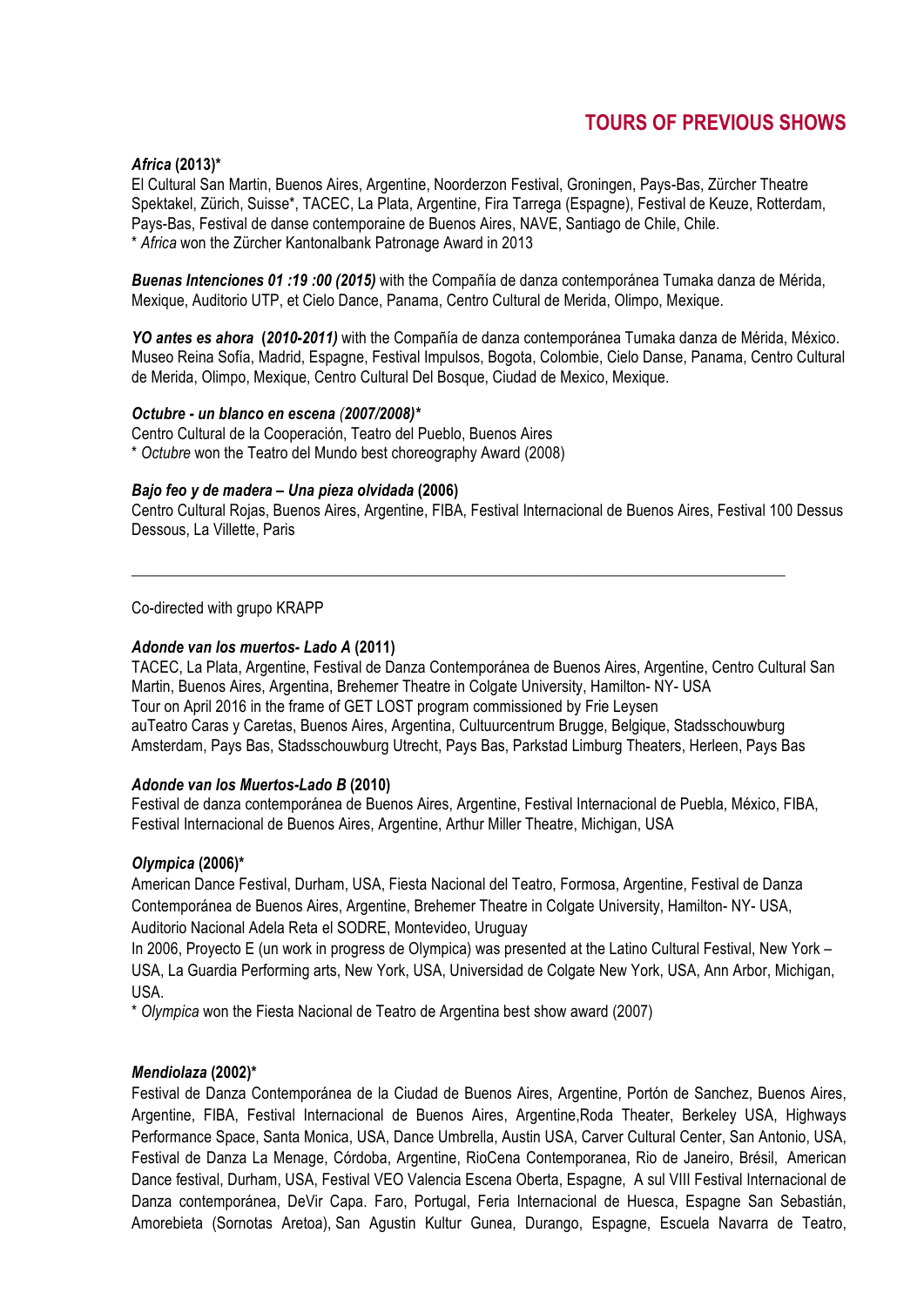Pamplona, Espagne, Festival de Teatro de Oriente, Barcelona, Venezuela, Mes de la danza en Sevilla, Espagne, Teatro Lope de Vega, Sevilla, Espagne, Festival Internazionale Globalize Cologne, Allemagne, Pumpenhaus, Munster, Allemagne, Queens Theatre in the Park, New York, USA, La Guardia Performing Arts Center, New York, USA, Forum universal de las Culturas, Monterrey, México, Auditorio de la Universidad de Colgate, Hamilton, New York, USA

\* *Mendiolaza* won the Teatro del Mundo best choreography Award of and the Feria Internacional de Huesca (Spain) best piece award (2004)